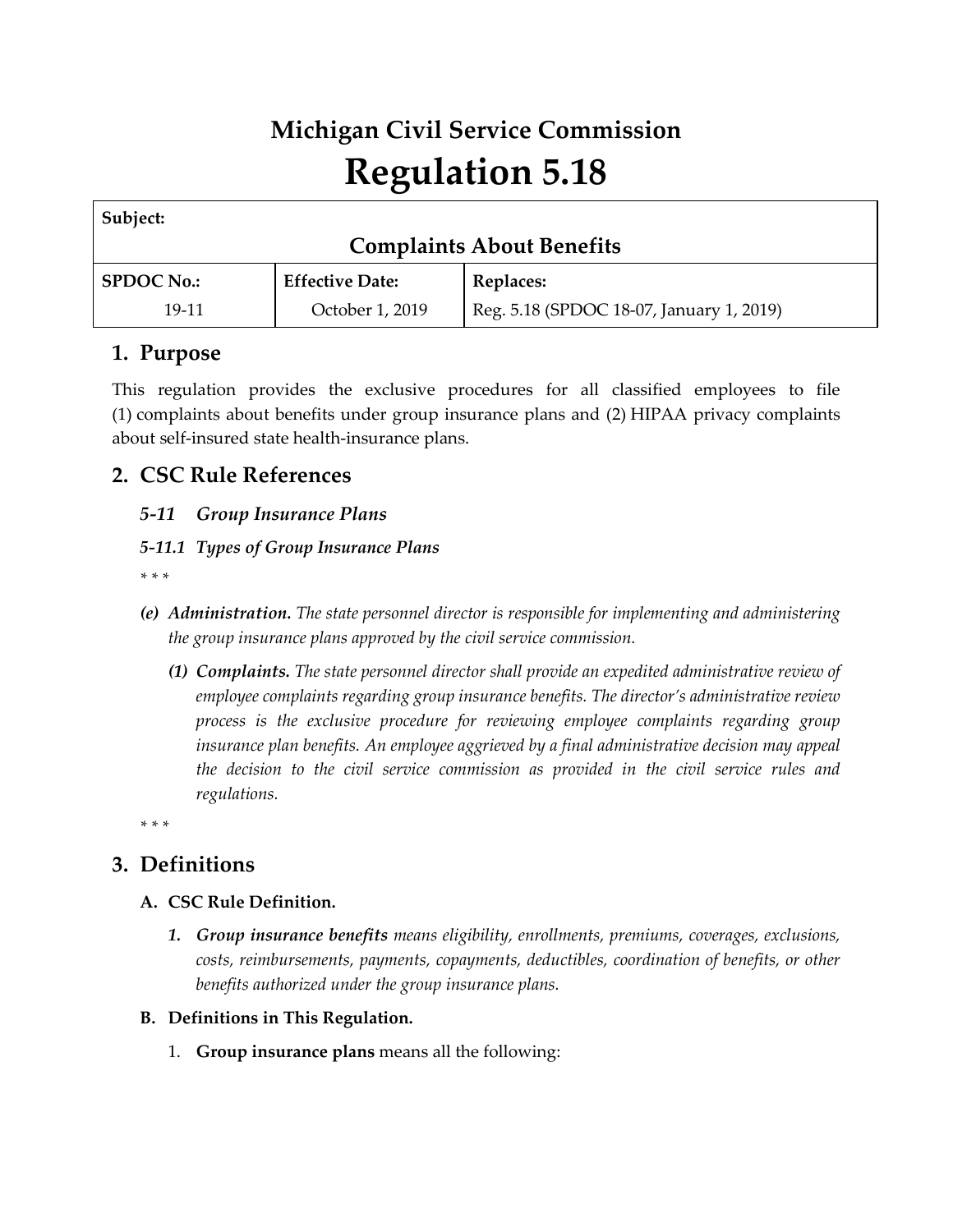- a. The group insurance plans authorized in the compensation plan for employee health, dental, vision, disability, and life for which the State retains the responsibility to pay the cost of all claims.
- b. COBRA and other insurance continuation programs authorized by law or the compensation plan.
- 2. **Qualified pretax plan** means health-care and dependent-care flexible spending accounts and qualified transportation fringe benefits reimbursement plans authorized by law and the commission.
- 3. **Third-party administrator (TPA)** means an organization under contract with the State to administer claims under a group-insurance plan.
- 4. **Voluntary benefits plan (VBP)** means a benefit or insurance plan for which (1) the State does not pay any portion of the costs or benefits and (2) the employee pays all premium costs.

## **4. Standards**

- **A. Complaints About Third-Party Administrator (TPA) Decisions.** A TPA processes claims for the state for some state group-insurance plans, but the state retains responsibility to review these decisions. A classified employee with a complaint over a group-insuranceplan benefit must complain under the exclusive procedure in this regulation.
	- 1. **Plans and third-party administrators.** As of this regulation's effective date, the following TPAs are responsible for the corresponding plans:

| Plan                                                                   | <b>Third-Party Administrator (TPA)</b> |
|------------------------------------------------------------------------|----------------------------------------|
| <b>State Health Plan PPO</b>                                           | Blue Cross Blue Shield of Michigan     |
| Catastrophic Health Plan                                               | Blue Cross Blue Shield of Michigan     |
| <b>State Dental Plan</b>                                               | Delta Dental Plan of Michigan          |
| Preventive Dental Plan                                                 | Delta Dental Plan of Michigan          |
| <b>State Vision Plan</b>                                               | EyeMed                                 |
| State Behavioral Health & Substance Abuse<br>Plan                      | Blue Cross Blue Shield of Michigan     |
| <b>State Prescription Drug Plan</b>                                    | OptumRx                                |
| Group Life Insurance Plan                                              | Minnesota Life                         |
| Long-term Disability Plan                                              | York                                   |
| Health-Care or Dependent-Care Flexible<br><b>Spending Account Plan</b> | WageWorks                              |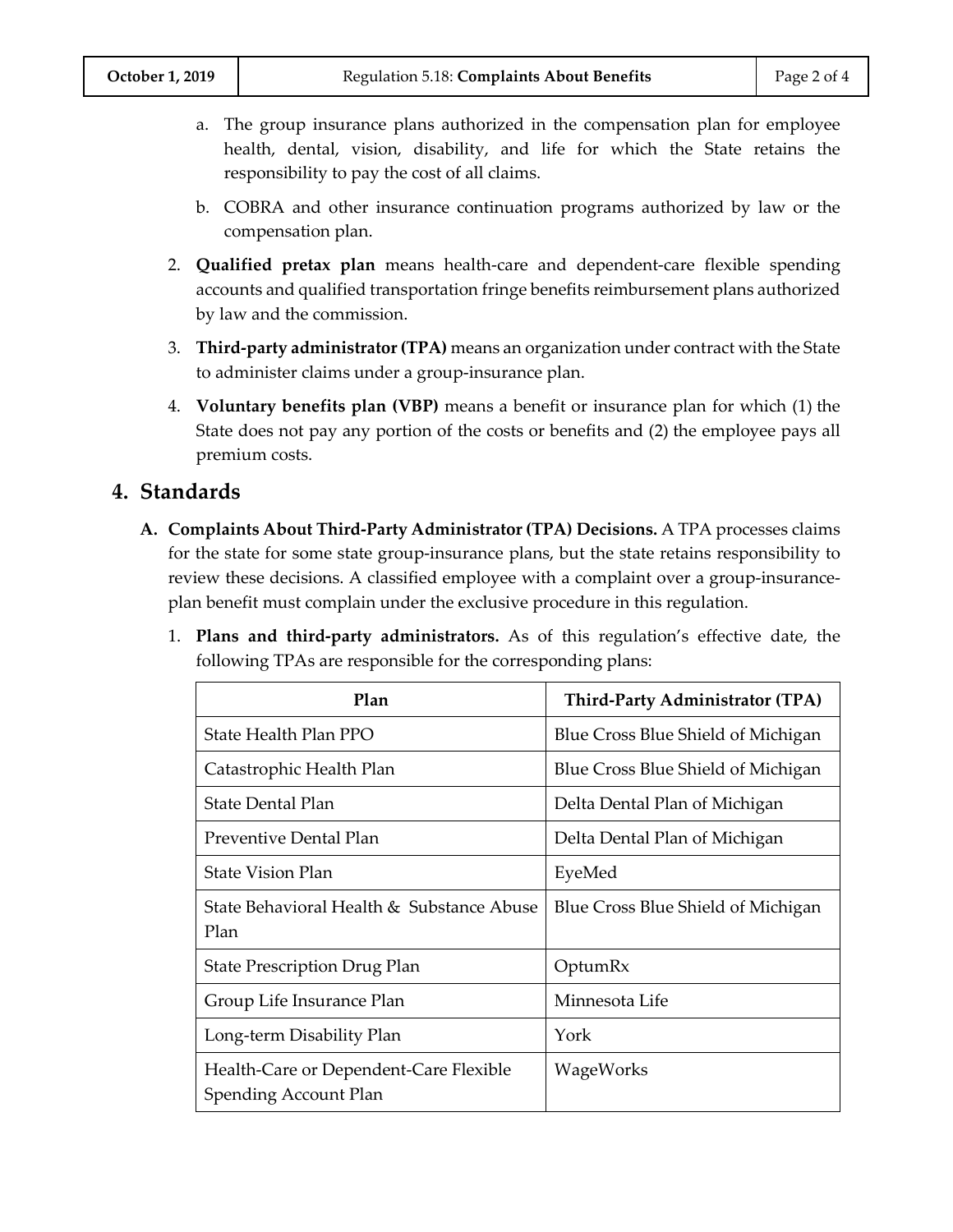- 2. **Initial complaints to TPA.** If an employee has a complaint about a plan decision made by a TPA (e.g., coverage, exclusion, or payment decisions), the employee must first file a complaint with the TPA and exhaust all appeal mechanisms provided by the TPA. All documentation that an employee wants considered in any appeal must be provided by the final appeal available with the TPA; records newly submitted with an appeal to the Employee Benefits Division (EBD) will not be considered.
- 3. **Appeal of final TPA decision.** After exhausting the TPA's complaint and appeal process, an employee who disagrees with a TPA's final decision must file any appeal in writing to the EBD as follows:
	- a. **How to file**. The appeal must be filed with the EBD by email to [MCSC-](mailto:MCSC-EBDAppeal@mi.gov)[EBDAppeal@mi.gov.](mailto:MCSC-EBDAppeal@mi.gov)
	- b. **Time limit.** The EBD must **receive** the appeal within 28 days after the date of the TPA's final decision. If an employee fails to timely appeal, the TPA's decision is final and cannot be further appealed.
	- c. **Contents.** An appeal must include (a) a clear and concise statement of the relief sought and why the TPA's decision is in error and (b) a copy of the final TPA decision being appealed. The EBD will obtain the record from the TPA for its review.
	- d. **Review and decision.** If a timely appeal is filed, the EBD shall review the record from the TPA, the employee's filing, and any other information the EBD deems necessary to evaluate the appeal. The EBD shall then issue a written decision.
- **B. Direct Complaint to Civil Service.** If an employee has a complaint about a groupinsurance-benefit or qualified-pretax-plan decision made by someone other than a TPA (e.g., a plan enrollment decision), the employee must file any complaint in writing directly with the EBD by email to **MCSC-EBDAppeal@mi.gov.** 
	- 1. **Complaint.** The EBD must **receive** the complaint within 28 days after the employee knew of or, in exercising reasonable diligence, should have known of the circumstances giving rise to the complaint.
	- 2. **Contents.** The complaint must include (a) a clear and concise statement of the relief sought and (b) copies of all relevant information and evidence needed to consider the complaint.
	- 3. **Review and decision.** The EBD shall review the appeal and issue a written decision.
- **C. Further Appeal to Commission.** An employee who disagrees with a decision of the EBD, either as an appeal of a TPA decision or after a direct complaint, may appeal the decision to the commission under regulation 8.05.
- **D. HMOs, DHMOs, and VBPs.** Health Maintenance Organizations (HMOs), Dental Health Maintenance Organizations (DHMOs), and Voluntary Benefit Plans (VBPs) are not